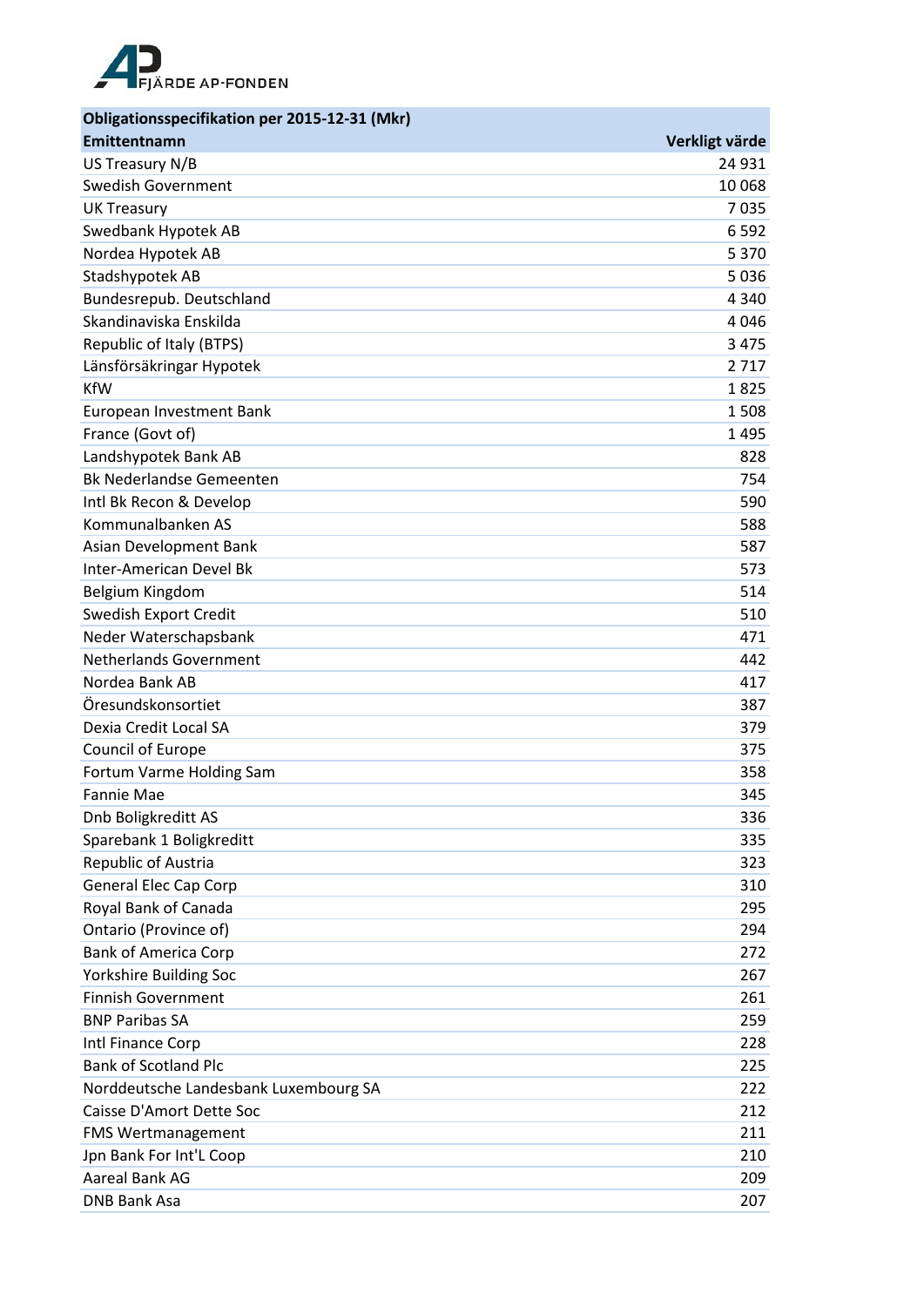

| Obligationsspecifikation per 2015-12-31 (Mkr) |                |
|-----------------------------------------------|----------------|
| Emittentnamn                                  | Verkligt värde |
| <b>GE Capital UK Funding</b>                  | 204            |
| <b>ABN Amro Bank Nv</b>                       | 203            |
| JAB Holdings Bv                               | 197            |
| JPMorgan Chase & Co                           | 193            |
| Visa Inc                                      | 191            |
| Caisse Francaise De Fin                       | 176            |
| Aust & Nz Banking Group                       | 170            |
| L-Bank Bw Foerderbank                         | 170            |
| Kommunekredit                                 | 169            |
| Neder Financierings-Maat                      | 169            |
| <b>GE Capital Intl Funding</b>                | 168            |
| NRW.Bank                                      | 168            |
| Abbey Natl Treasury Serv                      | 163            |
| AT&T Inc                                      | 161            |
| <b>Bayport Management</b>                     | 155            |
| Dexia Credit Local                            | 153            |
| <b>Transport for London</b>                   | 149            |
| <b>Barclays Bank Plc</b>                      | 135            |
| Intesa Sanpaolo Spa                           | 132            |
| <b>Verizon Communications</b>                 | 129            |
| Japan Fin Org Municipal                       | 128            |
| Swedbank AB                                   | 126            |
| Kommuninvest i Sverige                        | 126            |
| <b>Municipality Finance Plc</b>               | 124            |
| Vodafone Group Plc                            | 121            |
| Goldman Sachs Group Inc                       | 120            |
| Development Bk of Japan                       | 115            |
| Export-Import Bk Korea                        | 113            |
| <b>HSBC Usa Inc</b>                           | 111            |
| <b>European Union</b>                         | 106            |
| <b>General Electric Co</b>                    | 103            |
| Unedic                                        | 103            |
| <b>KKR Group Finance Co III</b>               | 102            |
| Cie Financement Foncier                       | 100            |
| Berkshire Hathaway Inc                        | 100            |
| BPCE Sfh - Societe De Fi                      | 98             |
| Credit Suisse London                          | 96             |
| <b>UBS AG London</b>                          | 93             |
| Danske Bank AS                                | 92             |
| <b>BPCEGP</b>                                 | 90             |
| Cass Risp Parma Piacenza                      | 90             |
| Nationwide Bldg Society                       | 86             |
| Unibail-Rodamco Se                            | 86             |
| <b>Bank of New York Mellon</b>                | 85             |
| Norddeutsche Landesbank                       | 84             |
| Banco Bilbao Vizcaya Arg                      | 84             |
| <b>Telenor Asa</b>                            | 84             |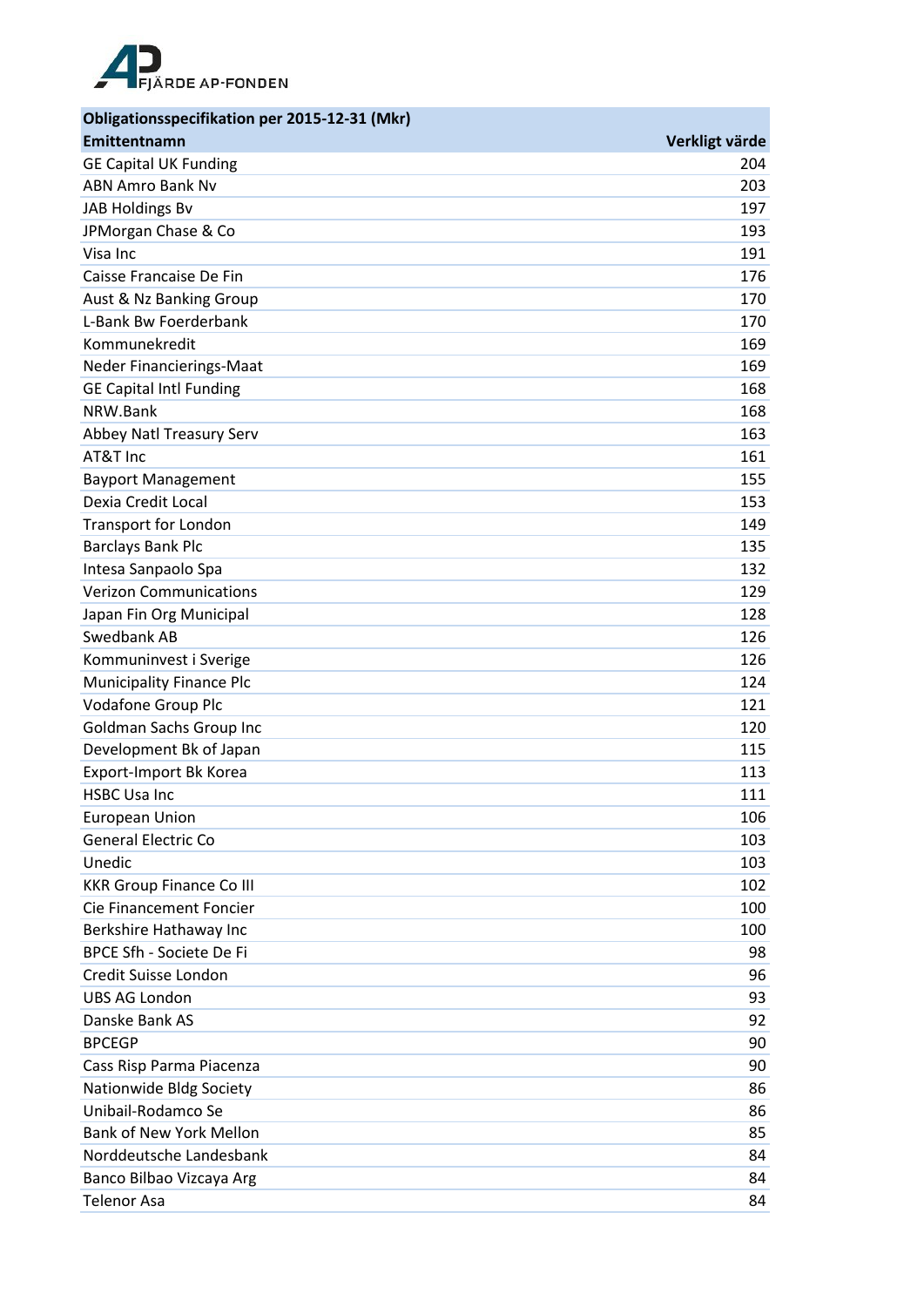

| Obligationsspecifikation per 2015-12-31 (Mkr) |                |
|-----------------------------------------------|----------------|
| Emittentnamn                                  | Verkligt värde |
| Bank of Ireland Mtge Bnk                      | 84             |
| Landwirtsch. Rentenbank                       | 84             |
| <b>Investor AB</b>                            | 82             |
| <b>VW Credit Inc</b>                          | 82             |
| City of Gothenburg                            | 75             |
| Pohjola Bank Oyj                              | 74             |
| <b>Temasek Financial I Ltd</b>                | 73             |
| <b>HSBC France</b>                            | 73             |
| Svenska Handelsbanken AB                      | 66             |
| <b>UBS Group Funding</b>                      | 63             |
| Home Depot Inc                                | 63             |
| Societe Generale London Branch                | 63             |
| Cred Suis Gp Fun Ltd                          | 62             |
| HP Enterprise Co                              | 62             |
| Nasdaq OMX Group Inc/The                      | 59             |
| <b>RWE Finance Bv</b>                         | 58             |
| <b>Regency Centers LP</b>                     | 58             |
| <b>Telefonica Emisiones Sau</b>               | 55             |
| <b>BP Capital Markets Plc</b>                 | 53             |
| Volkswagen Intl Fin Nv                        | 53             |
| Rodamco Sverige Ab                            | 53             |
| <b>TVO</b>                                    | 52             |
| <b>Westpac Banking Corp</b>                   | 50             |
| Teliasonera AB                                | 49             |
| Met Life Glob Funding I                       | 49             |
| Eika Boligkreditt AS                          | 49             |
| <b>Rabobank Nederland</b>                     | 48             |
| <b>Bear Stearns Cos Llc</b>                   | 46             |
| <b>Commonwealth Bank Aust</b>                 | 46             |
| Citycon Treasury Bv                           | 46             |
| Danone SA                                     | 45             |
| Novartis Capital Corp                         | 44             |
| Citigroup Inc                                 | 42             |
| United Overseas Bank Ltd                      | 42             |
| Morgan Stanley                                | 42             |
| Daimler Finance Na Llc                        | 42             |
| Caisse Centrale Desjardn                      | 42             |
| National Australia Bank                       | 42             |
| Hutch Whampoa Int 12 II                       | 42             |
| Vornado Realty LP                             | 42             |
| Lloyds Bank Plc                               | 41             |
| AP Moeller-Maersk A/S                         | 41             |
| La Banque Post Home Loan                      | 39             |
| Daimler Intl Finance Bv                       | 39             |
| Microsoft Corp                                | 37             |
| <b>Dominion Resources Inc</b>                 | 37             |
| Freddie Mac                                   | 36             |